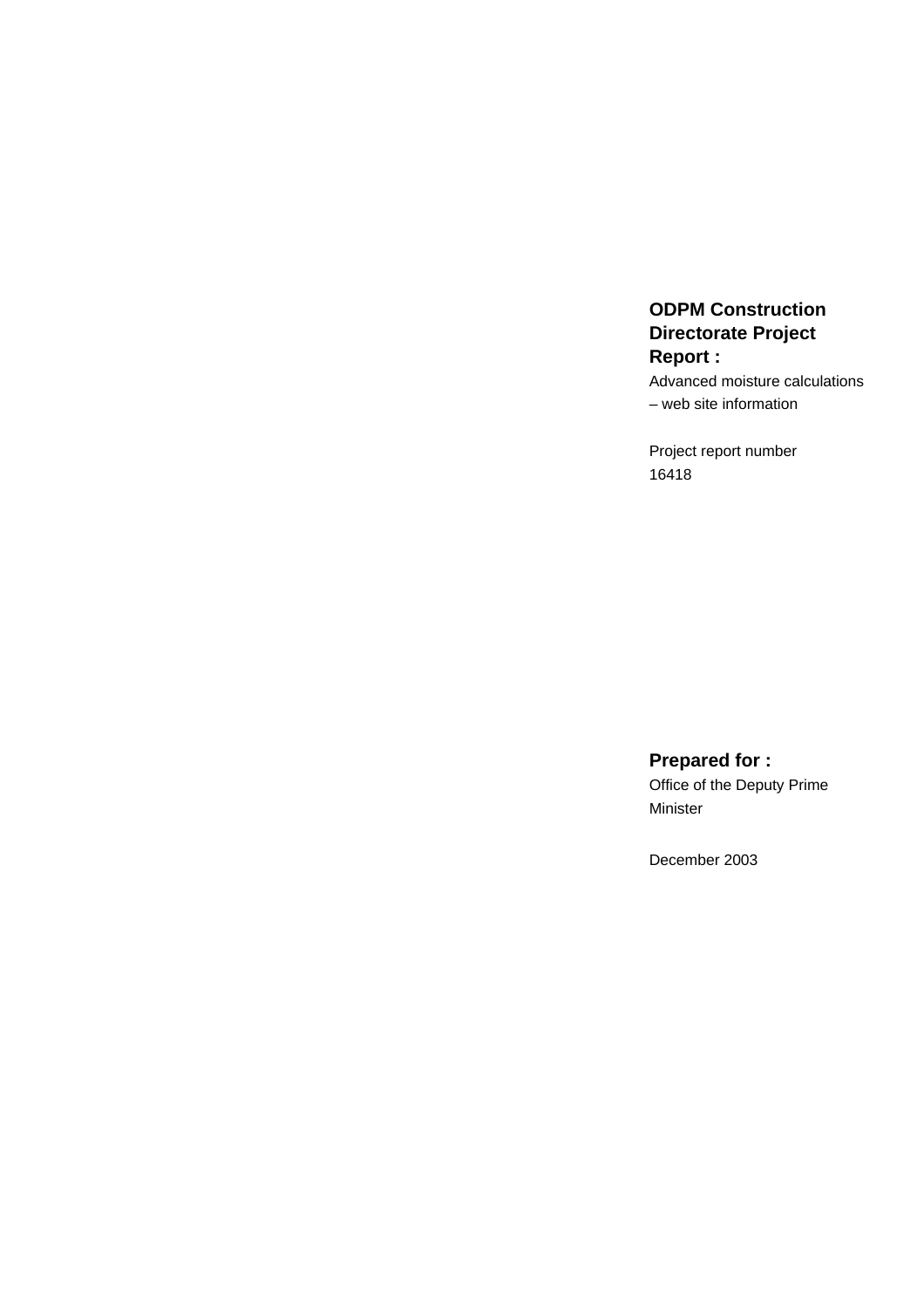# Safety and Health in Buildings **Advanced calculations of moisture movement in structures**

#### **Cc2073**

### **Interim Report**

| Prepared for                 | Office of the Deputy Prime Minister   |
|------------------------------|---------------------------------------|
| Prepared by                  | Mr C H Sanders<br><b>BRE</b> Scotland |
| BRE output/<br>milestone no. | 16418                                 |

| Approved on behalf of BRE |                          |  |
|---------------------------|--------------------------|--|
| Signature                 |                          |  |
| Name                      | Dr Stephen L Garvin      |  |
| Position                  | Director of BRE Scotland |  |
| Date                      |                          |  |

This report is made on behalf of BRE. By receiving the report and acting on it, the client – or any third party relying on it – accepts that no individual is personally liable in contract, tort or breach of statutory duty (including negligence).

> BRE Scotland Kelvin Road East Kilbride Glasgow G75 0RZ

Tel : 01355 576200 Fax : 01355 576210

Email : eastkilbride@bre.co.uk Website : www.bre.co.uk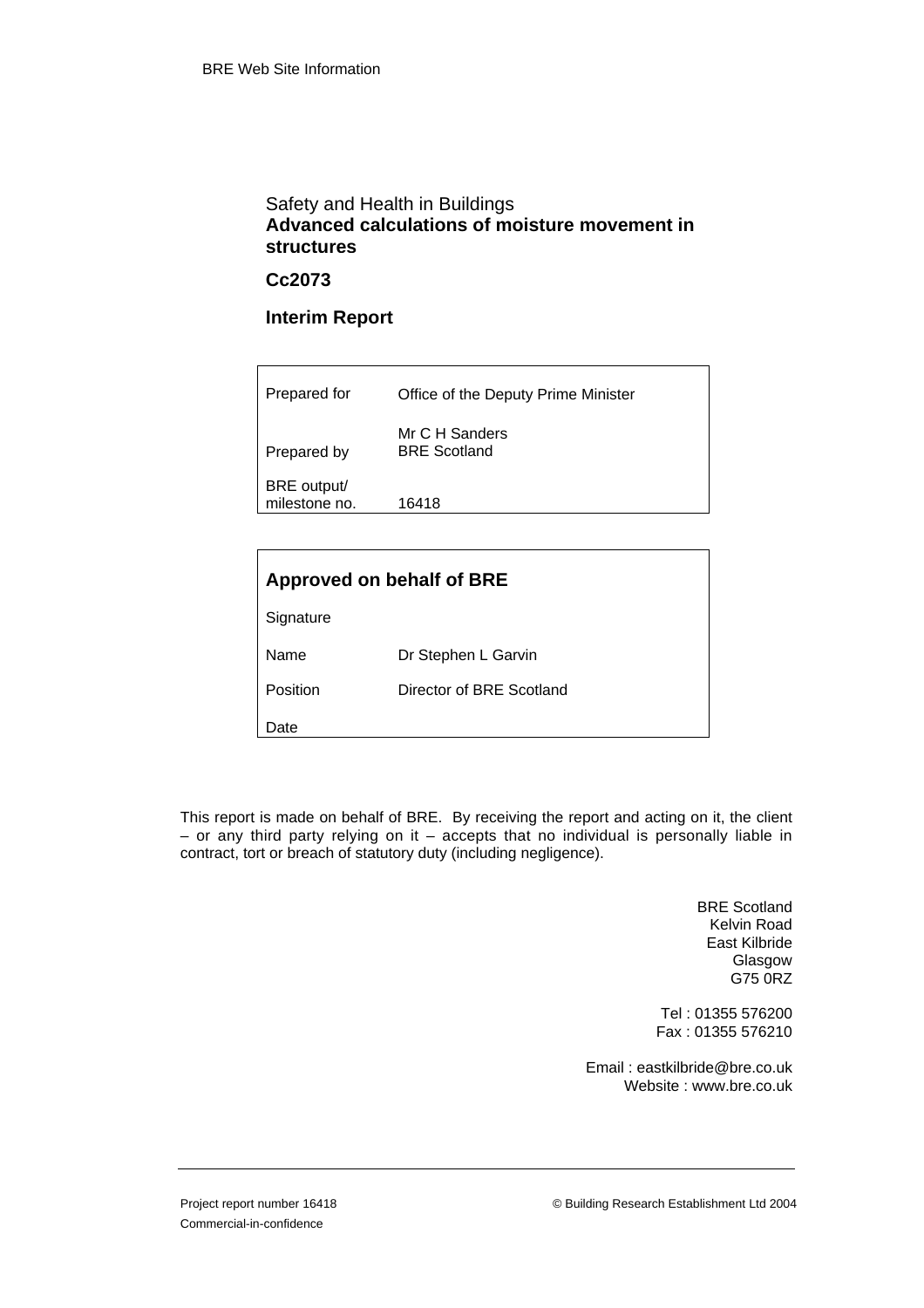# **Executive Summary**

Interstitial condensation is a significant risk in all types of building, leading to problems ranging from staining of interior décor, as the condensate leaks back into the building, up to damage to the fabric that can affect the structural integrity of the building. BRE has recently finalised guidance that will be available in 2004 that is intended to be used by those involved in the design and construction of buildings. It provides information on the theory and models used in interstitial condensation assessment. The information in this report will be placed as a summary on BRE's web site for the information of potential users.

The advanced models for moisture modelling described in the guidance are as follows:

- **BRECON**
- ICOND
- Advanced models A number of commercially available software packages, can be used for the calculation of interstitial condensation and moisture movement within structures. The most commonly used in the UK is the dynamic heat and moisture transfer program MATCH (Moisture and Temperature Calculations for Constructions of Hygroscopic Materials).

Knowledge of materials properties are required for the calculation methods, these include the following:

- Thermal conductivity
- Vapour permeability
- **Density**
- Specific Heat Capacity
- **Porosity**
- Water sorption coefficient
- Sorption Isotherm
- Liquid water diffusivity
- Emissivity.

Internal and external conditions need to be taken into account in using the models. Advice on minimising interstitial condensation is also provided in the guidance.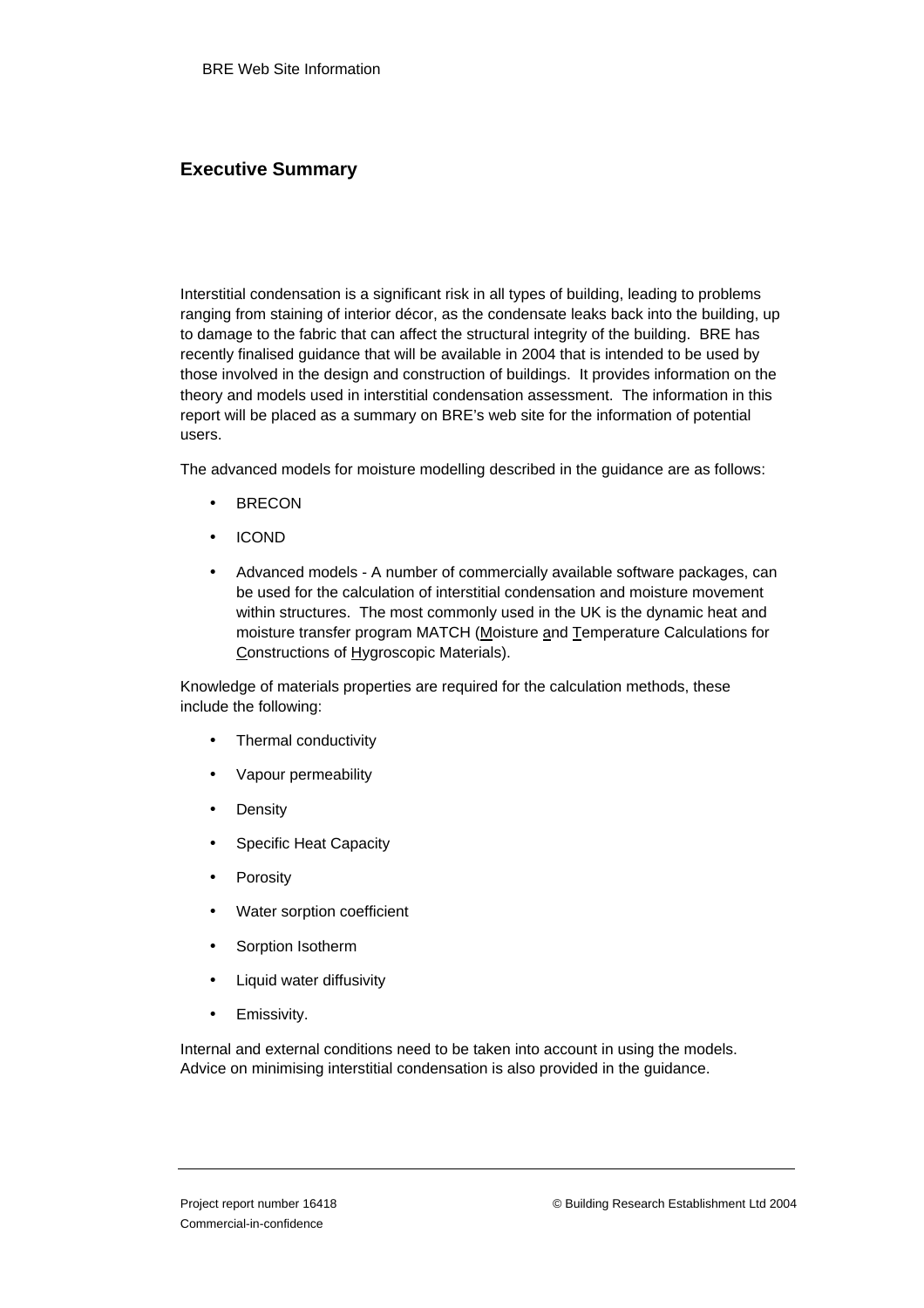# **Contents**

| 1. | Introduction                          | 1 |
|----|---------------------------------------|---|
|    | 2 Calculation methods                 | 2 |
| 3  | <b>Material properties</b>            | 4 |
| 4  | Boundary conditions                   | 5 |
| 5  | Controlling interstitial condensation | 7 |
| 6. | Conclusions                           | 8 |
|    |                                       |   |

Appendix A – Powerpoint presentation: Interstitial Condensation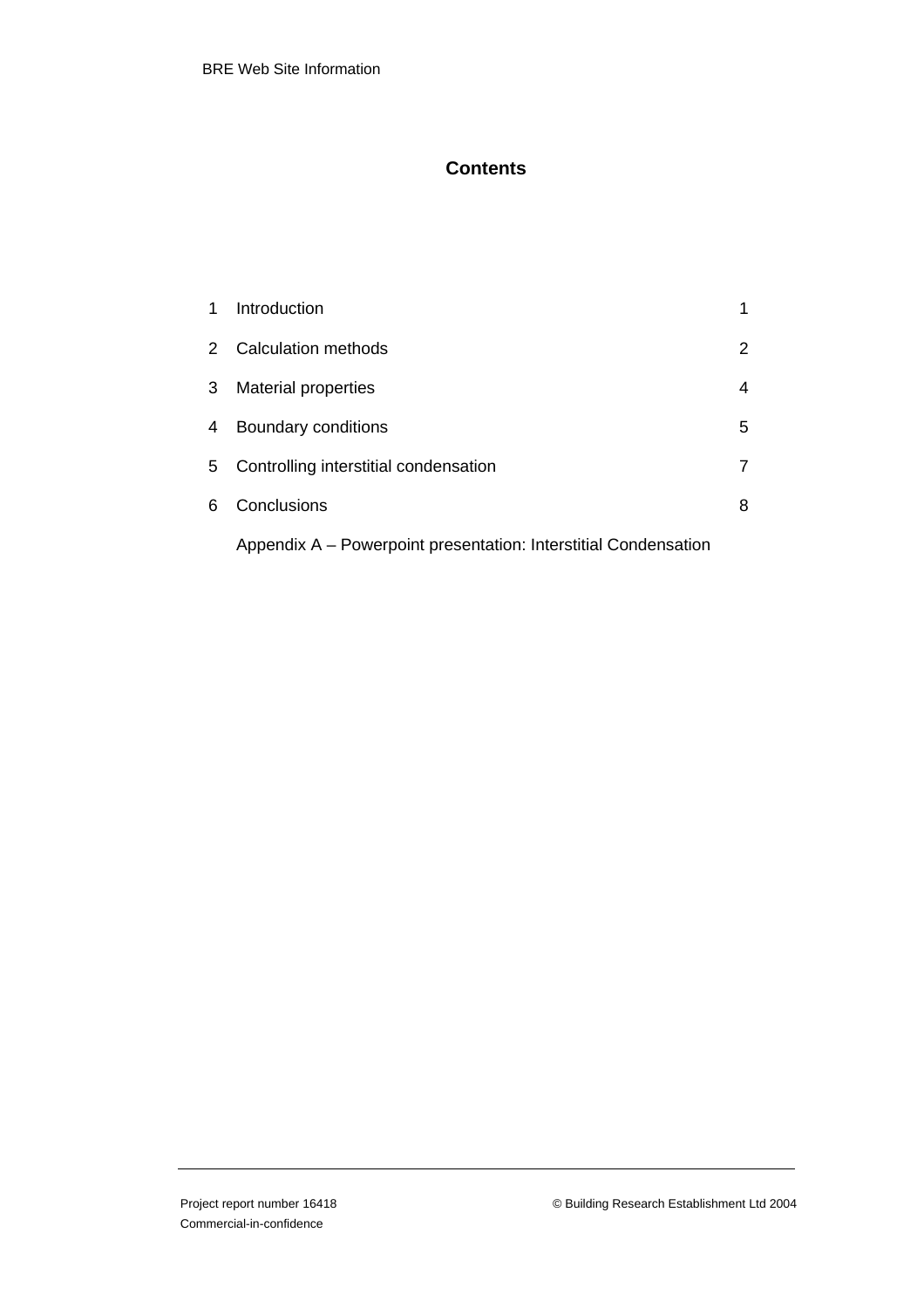#### **1 Introduction**

Interstitial condensation is a significant risk in all types of building, leading to problems ranging from staining of interior décor, as the condensate leaks back into the building, up to damage to the fabric that can affect the structural integrity of the building. Concerns are now being expressed about the severe health implications of the growth of so called 'toxic mould' that can occur when condensation persists within structures. Changes in construction, especially the use of more thermal insulation and impermeable claddings and the trend toward offsite manufacture of building elements may increase these risks.

BRE has recently finalised guidance that will be available in 2004 that is intended to be used by those involved in the design and construction of buildings. It provides information on the theory and models used in interstitial condensation assessment. The information on the web site provides a summary of the guidance, which is intended to highlight the importance of this area and the contents and use of the guidance.

The method for analysing the risk of interstitial condensation within a structure was first developed by Glaser in Germany in the 1950s. This was the basis of the procedure specified in Appendix D of BS5250:1989. This was the basis of a number of software packages, including the BRE program 'BRECON', that have been widely used by industry over the past decade. This method was further extended by publication of BS EN ISO 13788:2002, which is referenced in the latest edition of BS5250.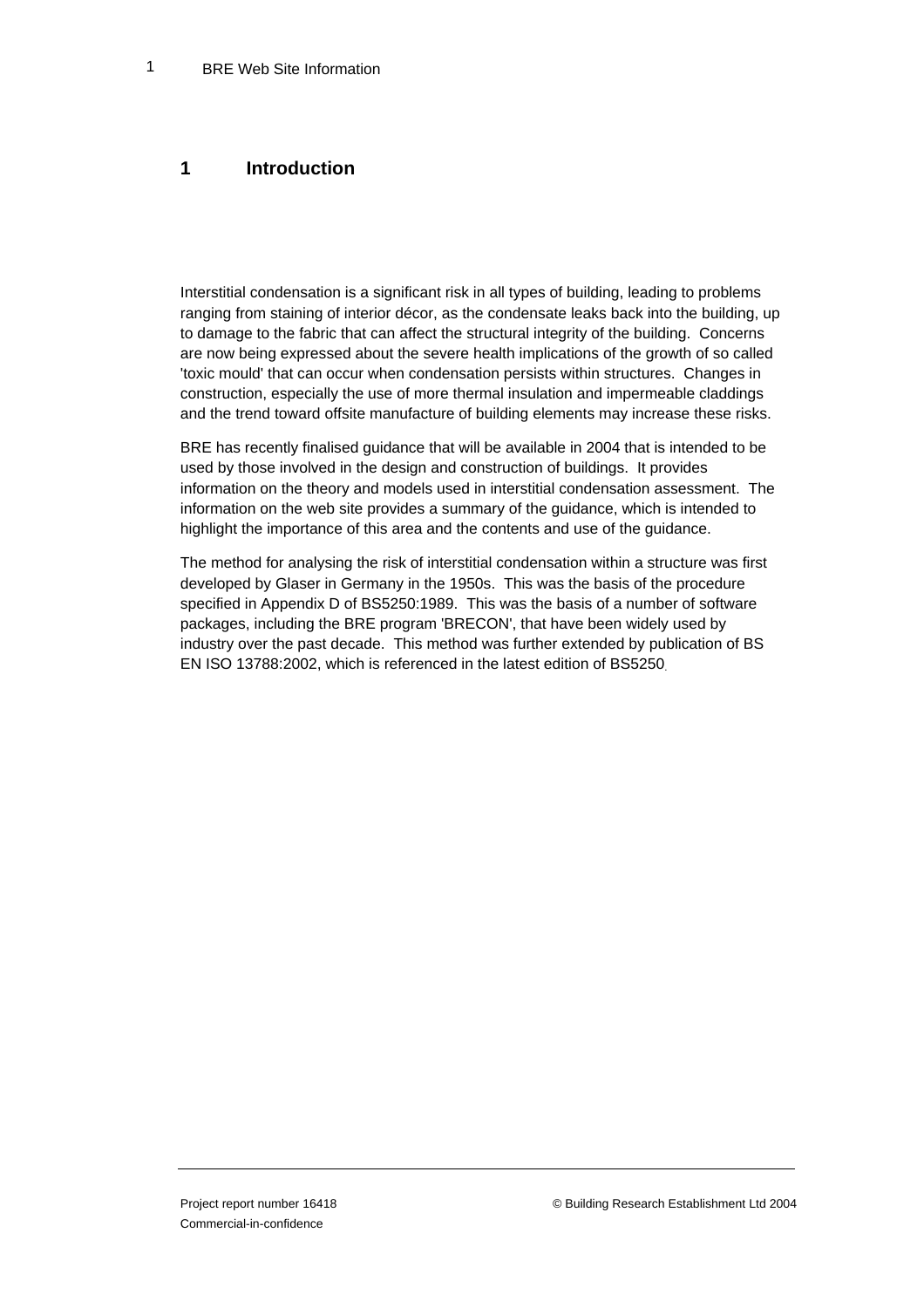# **2 Calculation methods**

### **2.1 BRECON**

BRECON is a software package developed by BRE to carry out the calculation procedure specified in Appendix D of BS5250:1989. While this procedure is now superseded, the package is the only one available that can allow for the effect of ventilating a cavity within a building structure.

The structure to be analysed is divided into a series of parallel layers, each with uniform thermal resistance,  $R_{t,i}$ , and vapour resistance,  $R_{v,i}$ . The layers are usually chosen to consist of a separate material, however, a monolithic construction or an individual thick material layer can be subdivided if there is a chance of condensation occurring within the layer. The accumulated thermal and vapour resistance from the inside to each interface between layers, is calculated, and used to determine the temperature and vapour pressure (VP) at each interface, given appropriate boundary conditions. The saturated vapour pressure (SVP) corresponding to the temperature at each interface is calculated; if this exceeds the vapour pressure at all interfaces, no condensation is predicted. To illustrate the process the programme produces a profile through wall sections.

BRECON is a useful tool for those involved in new build or refurbishment work. It is quite usable given a reasonable amount of training or instruction. However, due to the complexity of subdividing a structure with condensation planes and ventilated cavities, it is possible to analyse only one ventilated cavity and only one condensation plane in a structure with a ventilated cavity.

#### **2.2 ICOND**

The new British Standard Code of Practice for the control of condensation in buildings, BS5250:2002, came into force on November 1<sup>st</sup> 2002. This makes reference to the calculation procedure in BS EN ISO 13788:2002, which is implemented in the software package ICOND, which is under development. At present the package is usable and gives results, which comply with the standard, and is being developed to remove bugs and make it more user friendly. Ventilation of cavities may be included as part of this development.

In the EN 13788 method the same calculations as specified in the BS5250:1989 method are carried out using boundary conditions representative of twelve months of a year (see Section 4). The monthly accumulation and evaporation of condensation from each interface between materials within the structure is calculated, and the following three criteria are used to assess the structure: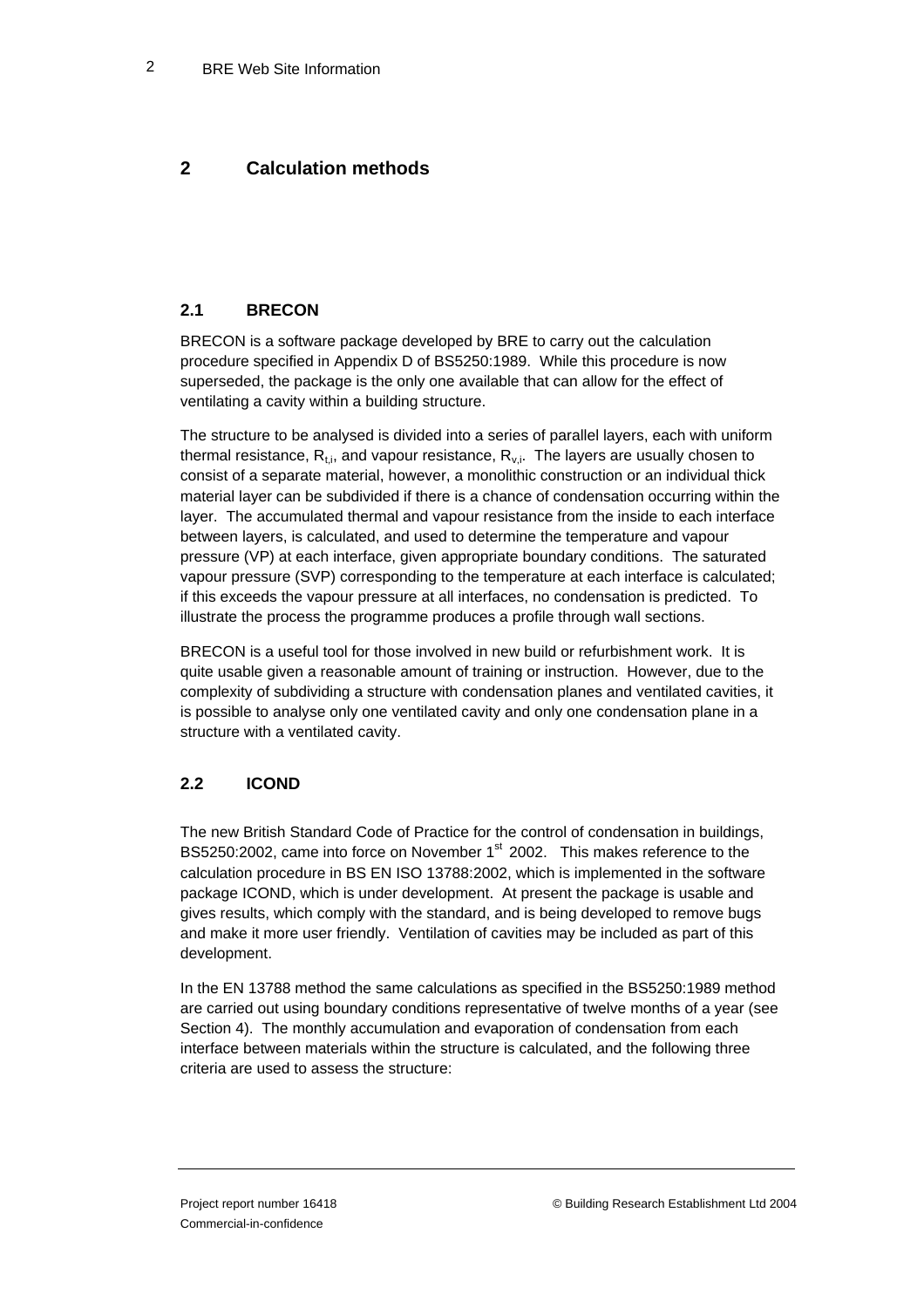- a) No condensation predicted at any interface in any month: the structure is reported as being free of interstitial condensation.
- b) Condensation occurs at one or more interfaces but, for each interface concerned, all the condensate is predicted to evaporate during the summer months. In this case the maximum amount of condensation that occurred at each interface, and the month during which the maximum occurred is reported. The risk of degradation of building materials and deterioration of thermal performance as a consequence of the calculated maximum amount of moisture is considered according to regulatory requirements and other guidance in product standards.
- c) Condensation at one or more interfaces does not completely evaporate during the summer months. The structure has failed the assessment as it is assumed that further condensate will accumulate from year to year.

#### **2.3 Advanced models**

 A number of commercially available software packages, can be used for the calculation of interstitial condensation and moisture movement within structures. The most commonly used in the UK is the dynamic heat and moisture transfer program MATCH (Moisture and Temperature Calculations for Constructions of Hygroscopic Materials). MATCH accounts for moisture transport by vapour diffusion and liquid suction, and therefore considers not only the vapour permeability but also the moisture retention properties of materials. MATCH has an extensive database of material properties, covering most common building materials.

#### **2.4 Air infiltration into a structure**

In some structures, such as timber framed walls, timber flat roofs and especially domestic pitched roofs, warm humid air from the inside of the building can penetrate the structure to reach cold areas on the outside of the insulation. As moisture transfer by air movement is much greater than that by diffusion through materials, this can add greatly to the rate of condensation, exacerbating problems. Common routes are the joints where walls meet ceilings and floors and between lining boards and through penetrations such as electrical sockets, plumbing fittings, hatches and light drops. The air flows can be much more important, in buildings, such as operating theatres, electronics factories or other clean rooms, which are operated at an over pressure to reduce ingress of contaminants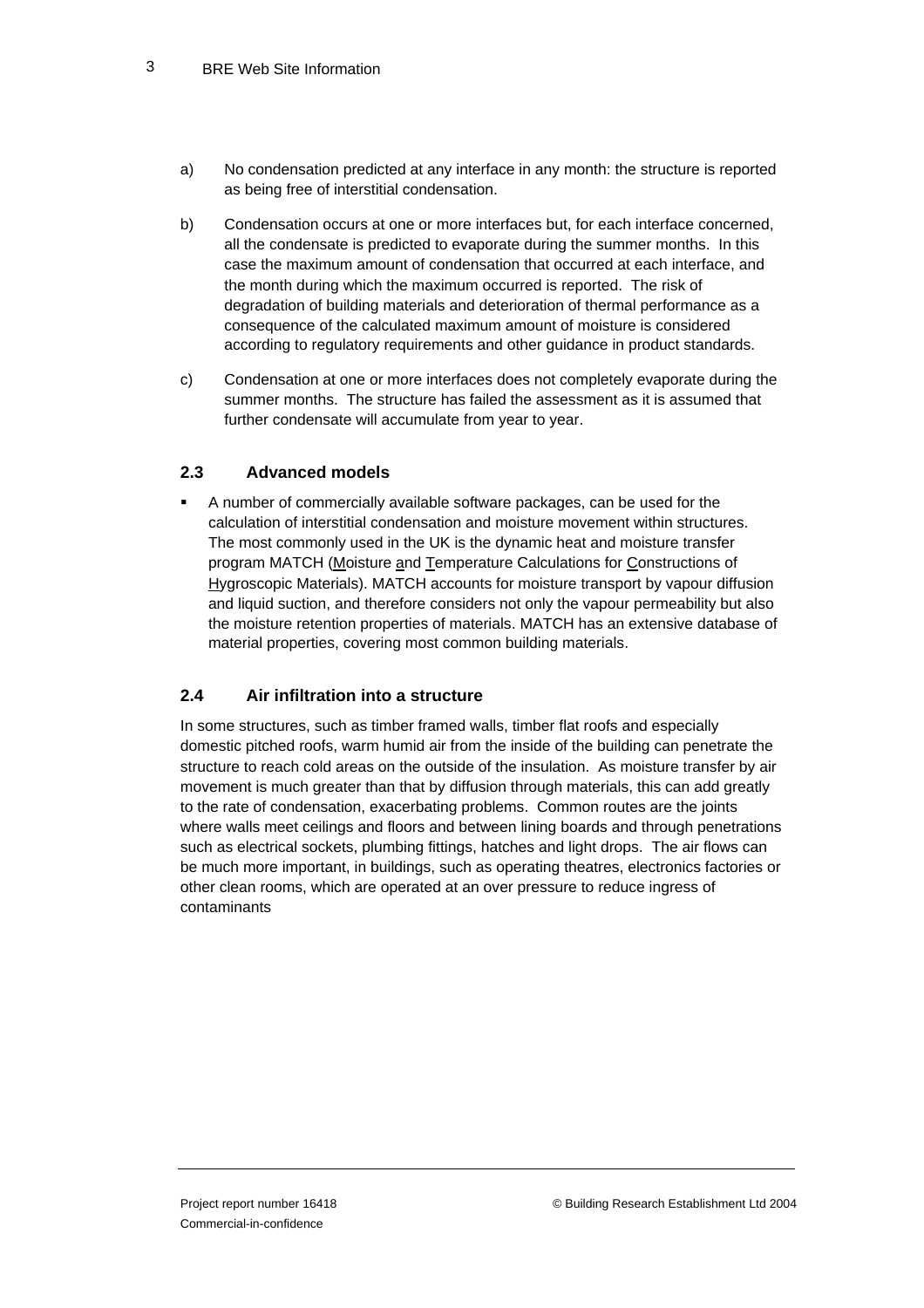# **3 Material properties**

#### **3.1 Properties needed for modelling interstitial condensation**

To model the risk of interstitial condensation within a structure, some information about the properties of the materials present must be available. This can be simple 'common sense' information such as steel sheets are impermeable to water vapour or mineral wool is permeable, that can be helpful when carrying out a preliminary assessment of whether a structure is likely to give problems and when an analysis method is being chosen. At the other extreme, if a full analysis using the advanced calculation techniques described above is necessary, detailed information on the thermal and moisture properties of each material and the ways in which these properties respond to changes in temperatures and moisture content, will be necessary.

The simple properties needed for EN 13788:2002 calculations are generally, but not universally, available and standardised measurement methods exist. However, this is not the case for the more complex properties needed for advanced calculations; measured data are available for few materials and the methods for measuring many of the parameters have yet to be standardised.

Only two material properties are necessary for BS EN ISO 13788:2002 calculations:

- Thermal conductivity
- Vapour permeability

Information on many more parameters, as well as the thermal conductivity and vapour permeability described above, is needed for more advanced calculations as follows:

- **Density**
- Specific Heat Capacity
- **Porosity**
- Water sorption coefficient
- Sorption Isotherm
- Liquid water diffusivity
- **Emissivity**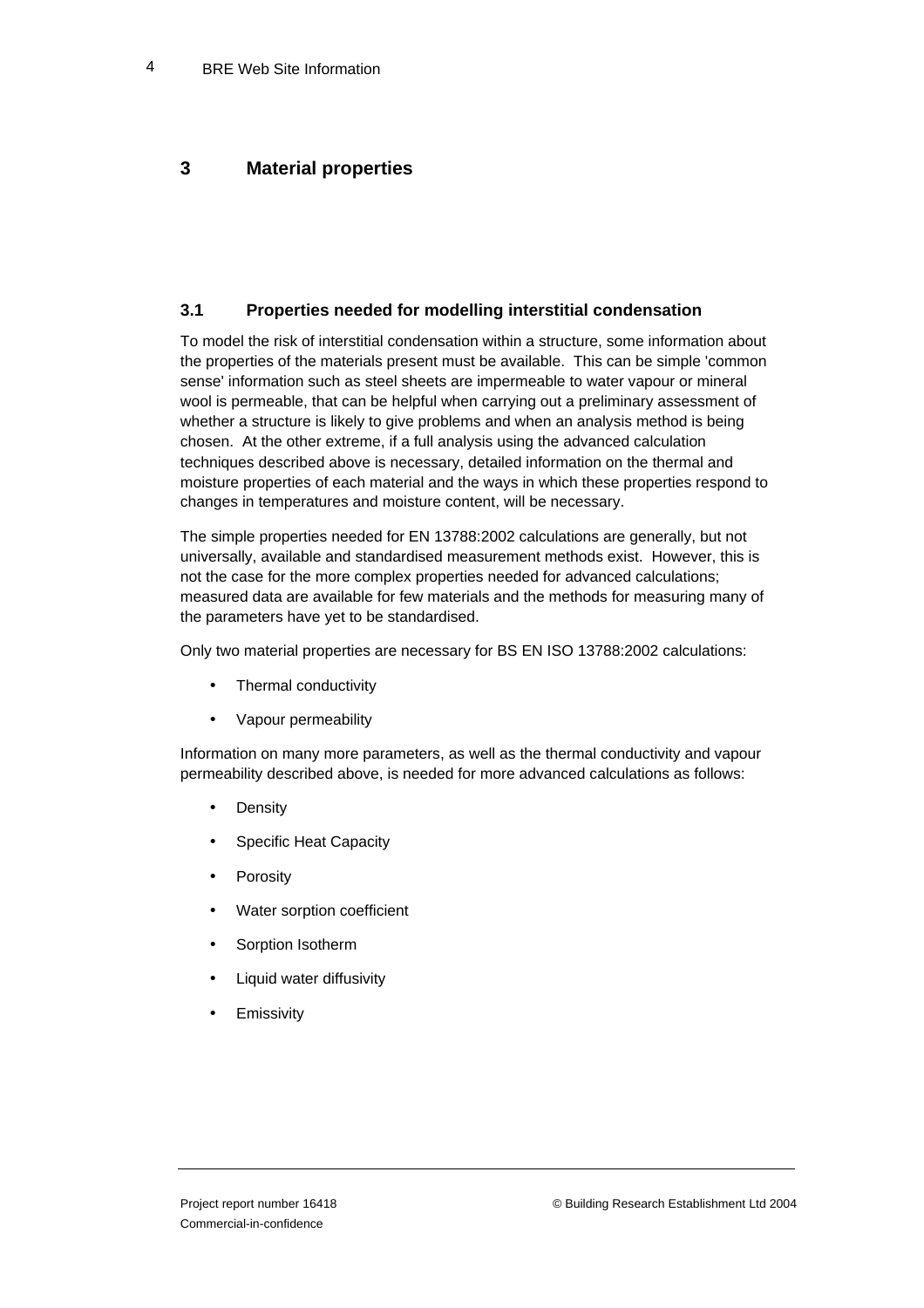### **4 Boundary conditions**

#### **To calculate the risk of condensation or the movement of moisture in any structure it is necessary to assume appropriate internal and external environmental conditions.**

Table 1 shows the types of buildings expected to fall into each class and the range of relative humidities covered by the class in buildings with different internal temperatures, at an external temperature of 0 °C and a relative humidity of 95 %.

For calculations, it is recommended that the upper limit value for each class be used unless the designer can demonstrate that conditions are less severe.

| <b>Humidity</b><br>class | <b>Building type</b>                                                                                             | Relative humidity at internal<br>temperature |           |                |
|--------------------------|------------------------------------------------------------------------------------------------------------------|----------------------------------------------|-----------|----------------|
|                          |                                                                                                                  | 15 °C                                        | 20 °C     | $25^{\circ}$ C |
|                          | Storage areas                                                                                                    | < 50                                         | $35$      | $25$           |
| 2                        | Offices, shops                                                                                                   | $50 - 65$                                    | $35 - 50$ | $25 - 35$      |
| 3                        | Dwellings with low occupancy                                                                                     | $65 - 80$                                    | $50 - 60$ | $35 - 45$      |
| 4                        | Dwellings with high occupancy, sports halls,<br>kitchens, canteens; buildings heated with<br>unflued gas heaters | $80 - 95$                                    | $60 - 70$ | $45 - 55$      |
| 5                        | Special buildings, e.g. laundry, brewery,<br>swimming pool                                                       | >95                                          | >70       | >55            |

#### **Table 1 - Internal humidity classes : Building types and limiting relative humidities at Te = 0**°**C**

For external conditions the following parameters are required:

- External air temperature is the most important parameter in all construction types as it determines the temperature in the zone outside the insulation, where condensation is most likely. This can be modified by the effects of radiative cooling and heating in some construction types.
- The loss of long wave radiation to a clear night sky can cool the external surface of a building several degrees below the air temperature significantly increasing the rate of condensation.
- Conversely, solar radiation warms the external surface and can aid the evaporation of condensation that has occurred in colder periods.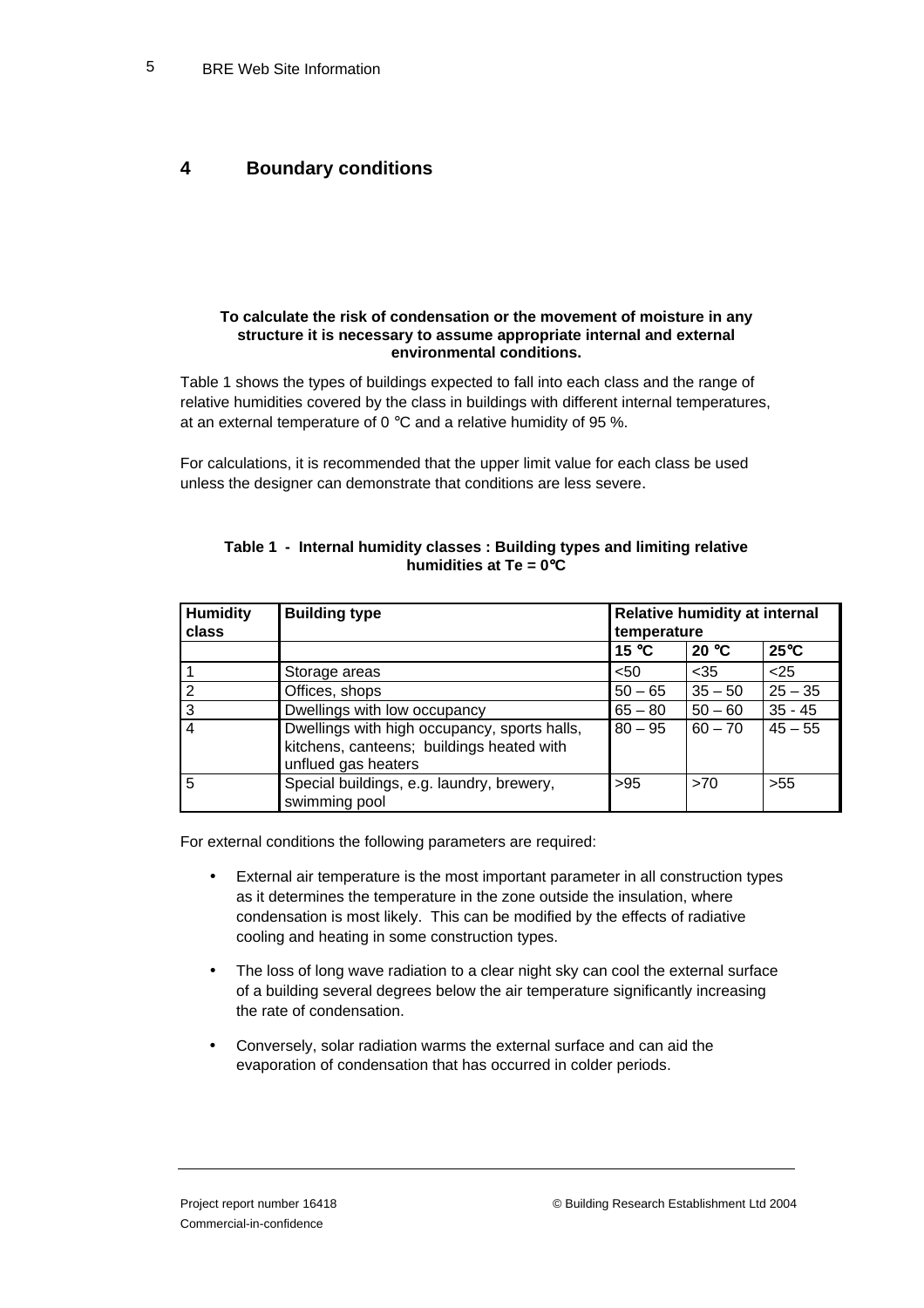#### BRE Web Site Information 6

- External vapour pressure is strongly linked to external temperature, and is, in any case, of secondary importance in systems with impermeable outer layers.
- Wind speed can be relevant in a number of complex ways.
- Rain falling on roofs, or being driven by the wind against walls increases the moisture content of components.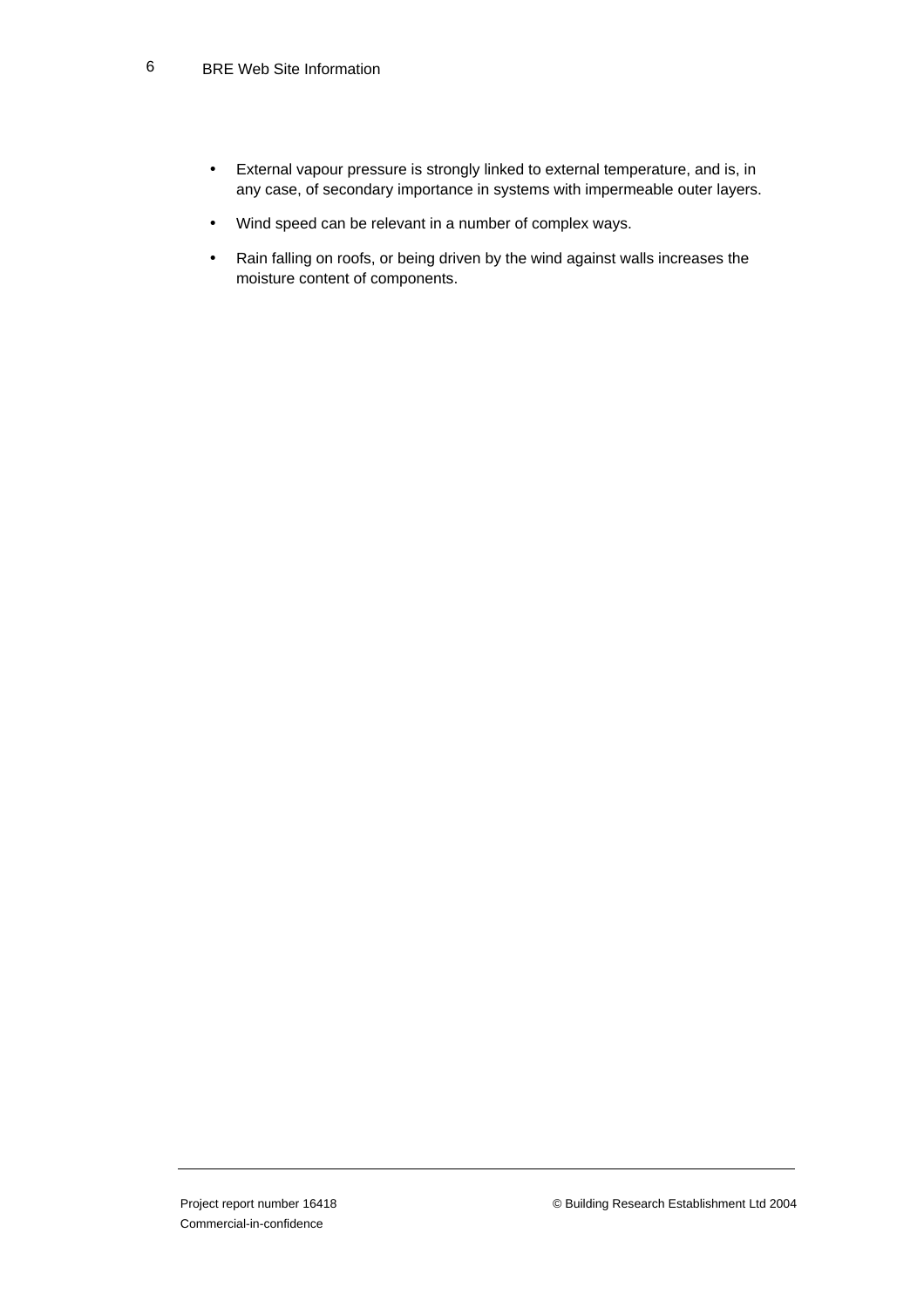# **5 Controlling interstitial condensation**

To minimise interstitial condensation, it is necessary to do one or more of the following:

- obtain low vapour pressures by ventilation, and/or reduced moisture input to the building;
- use materials of high vapour resistance near to the warmer side of the construction;
- use material of low vapour resistance, or provide ventilated cavities, near the colder side of the construction;
- use materials of low thermal resistance near to the warmer side of the construction;
- use materials of high thermal resistance near to the colder side of the construction.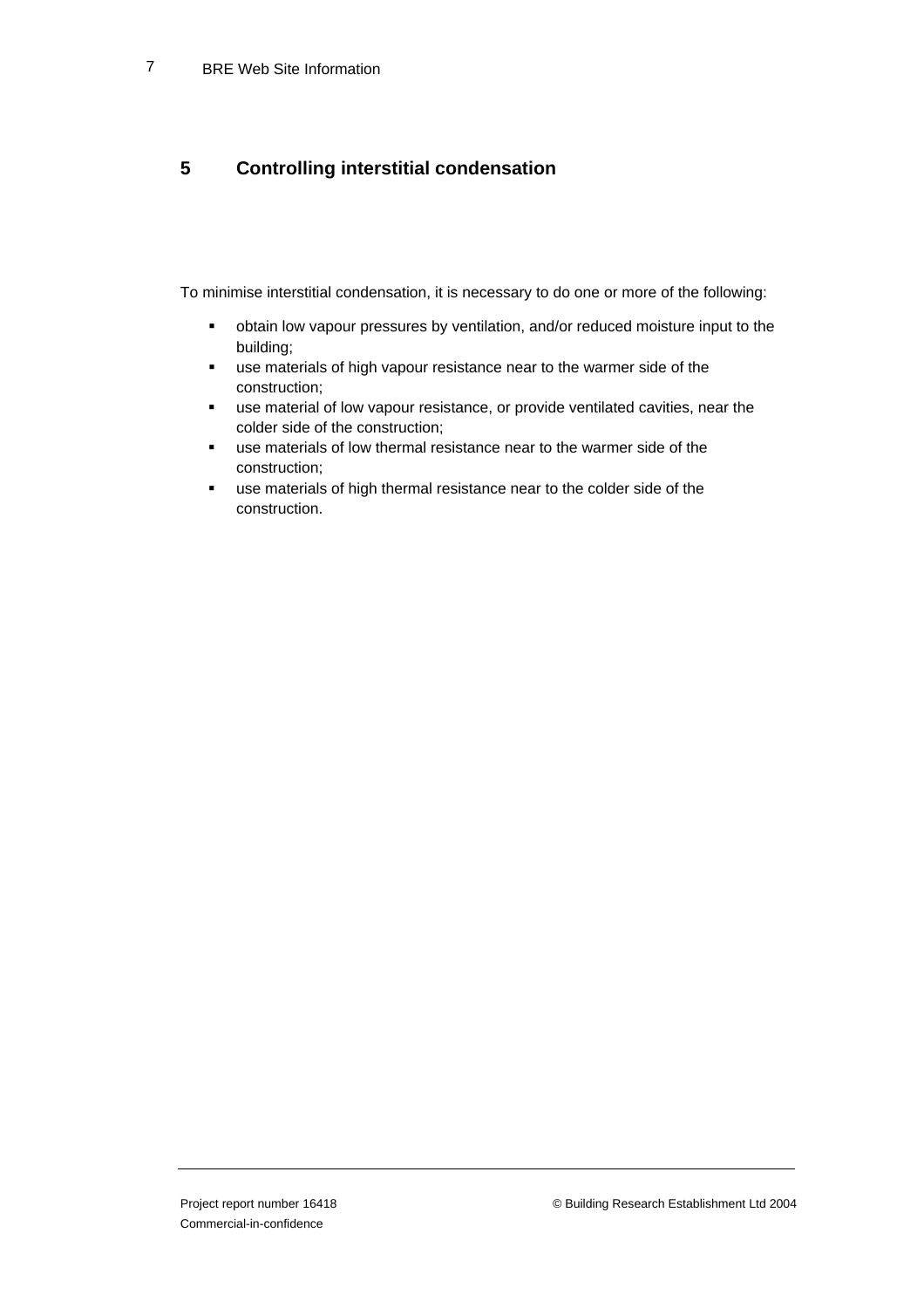## **6 Conclusions**

A number of methods of calculating and modelling interstitial condensation have been assessed by BRE. Information on the various options has been included in the guidance. The link to the guidance will appear on the web site when it is published.

A Powerpoint presentation on the guidance and generally on the subject of interstitial condensation is included in Appendix A.